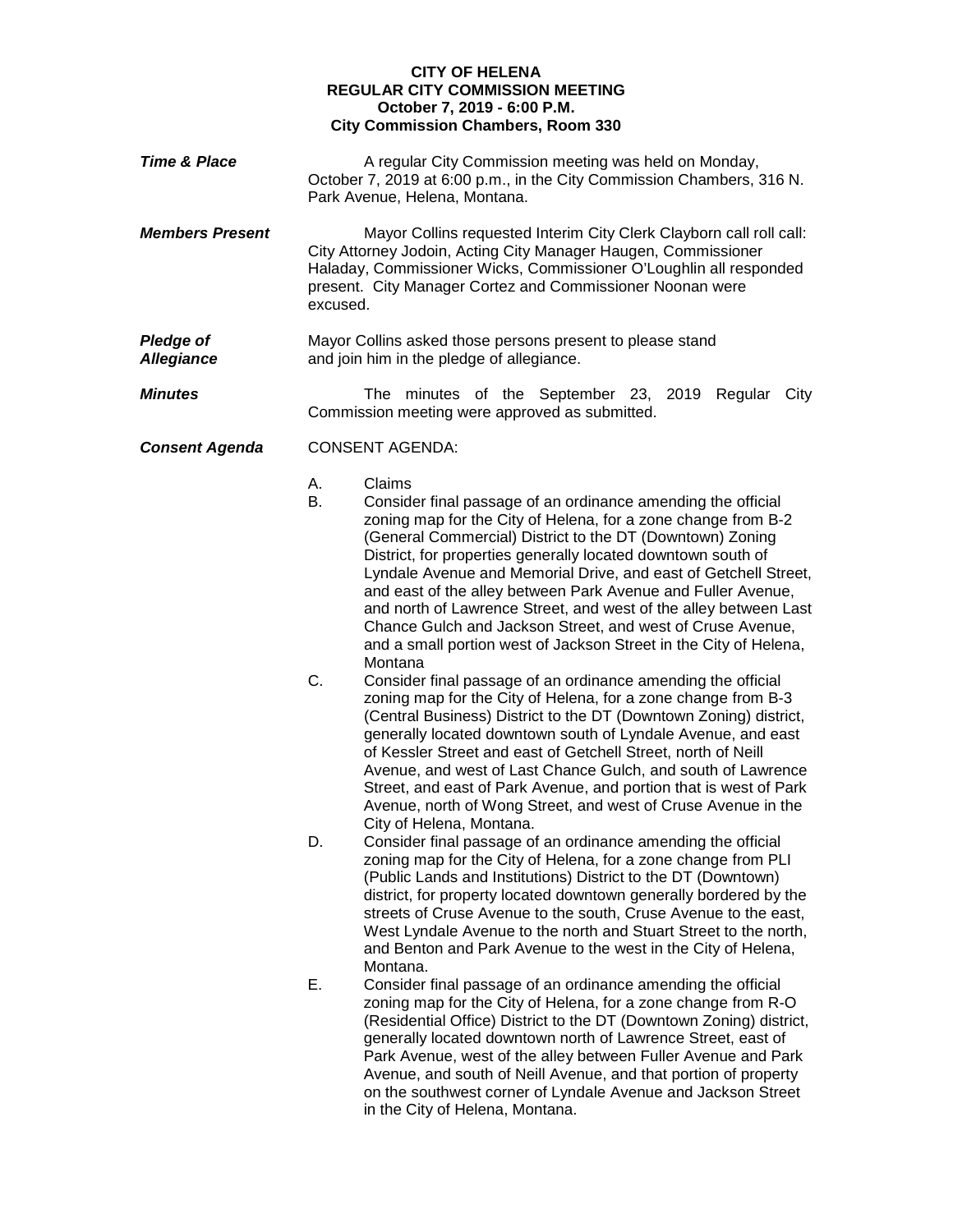- F. Consider final passage of an ordinance amending the official zoning map for the City of Helena, for a zone change from B1 (Neighborhood Business) District to the TR (Transitional Residential) Zoning district, generally located downtown in Reeders Alley and adjacent properties in the City of Helena, Montana.
- G. Consider final passage of an ordinance amending the official zoning map for the City of Helena, for a zone change from B-2 (General Commercial) District to the TR (Transitional Residential) Zoning district, for properties generally located downtown along Helena Avenue between Jackson Street and Fourteenth Street in the City of Helena, Montana.
- H. Consider final passage of an ordinance amending the official zoning map for the City of Helena, for a zone change from B-3 (Central Business) District to the TR (Transitional Residential) Zoning district, for properties generally located downtown south of Seventh Avenue, east of Cruse Avenue, and north of Sixth Avenue, and west of Warren Street in the City of Helena, Montana.
- I. Consider final passage of an ordinance amending the official zoning map for the City of Helena, for a zone change from PLI (Public Lands and Institutions) District to the TR (Transitional Residential), for properties located downtown generally bordered by the streets of Cruse Avenue to the south, Cruse Avenue to the east, West Lyndale Avenue to

the north and Stuart Street to the north, and Benton and Park Avenue to the west in the City of Helena, Montana.

- J. Consider final passage of an ordinance amending the official zoning map for the City of Helena, for a zone change from R-O (Residential Office) District to the TR (Transitional Residential) Zoning district, for properties generally located downtown south of Flowerree Street, east of Benton Avenue and west of Park Avenue, and north of Broadway Street, and north of Reeders Alley and south and east of Cruse Avenue, and west of South Warren Street, and south of Eleventh Avenue, north of Lawrence Street, east of Cruse Avenue, and west of Logan Street in the City of Helena, Montana.
- K. Resolution to Designate the New HB473 Gas Tax Funds for 2020 to Rodney Street Project

| <b>Discussion</b>     | Commissioner O'Loughlin asked Acting City Manager Haugen,<br>regarding item K, if this was the full amount of gas tax funds to be<br>expected for the FY2020. Acting City Manager Haugen referred the<br>question to Transportation Systems Director David Knoepke. Director<br>Knoepke, confirmed this was simply a formality in order to officially<br>allocate the funds, and was the full tax amount expected for the FY2020.<br>Acting City Manager Haugen recommended approval of the consent<br>agenda, items $A - K$ . |
|-----------------------|--------------------------------------------------------------------------------------------------------------------------------------------------------------------------------------------------------------------------------------------------------------------------------------------------------------------------------------------------------------------------------------------------------------------------------------------------------------------------------------------------------------------------------|
| <b>Public Comment</b> | Mayor Collins asked for public comment, on items A - K. None<br>was received.                                                                                                                                                                                                                                                                                                                                                                                                                                                  |
| <b>Motion</b>         | Commissioner Haladay moved to approve the claims and<br>consent agenda items, $A - K$ . Commissioner O"Loughlin seconded<br>the metion Interim City Clark Clayborn colled a rell soll ustal go follows:                                                                                                                                                                                                                                                                                                                        |

the motion. Interim City Clerk Clayborn called a roll call vote, as follows: Commissioner Haladay voted aye, Commissioner Wicks voted aye,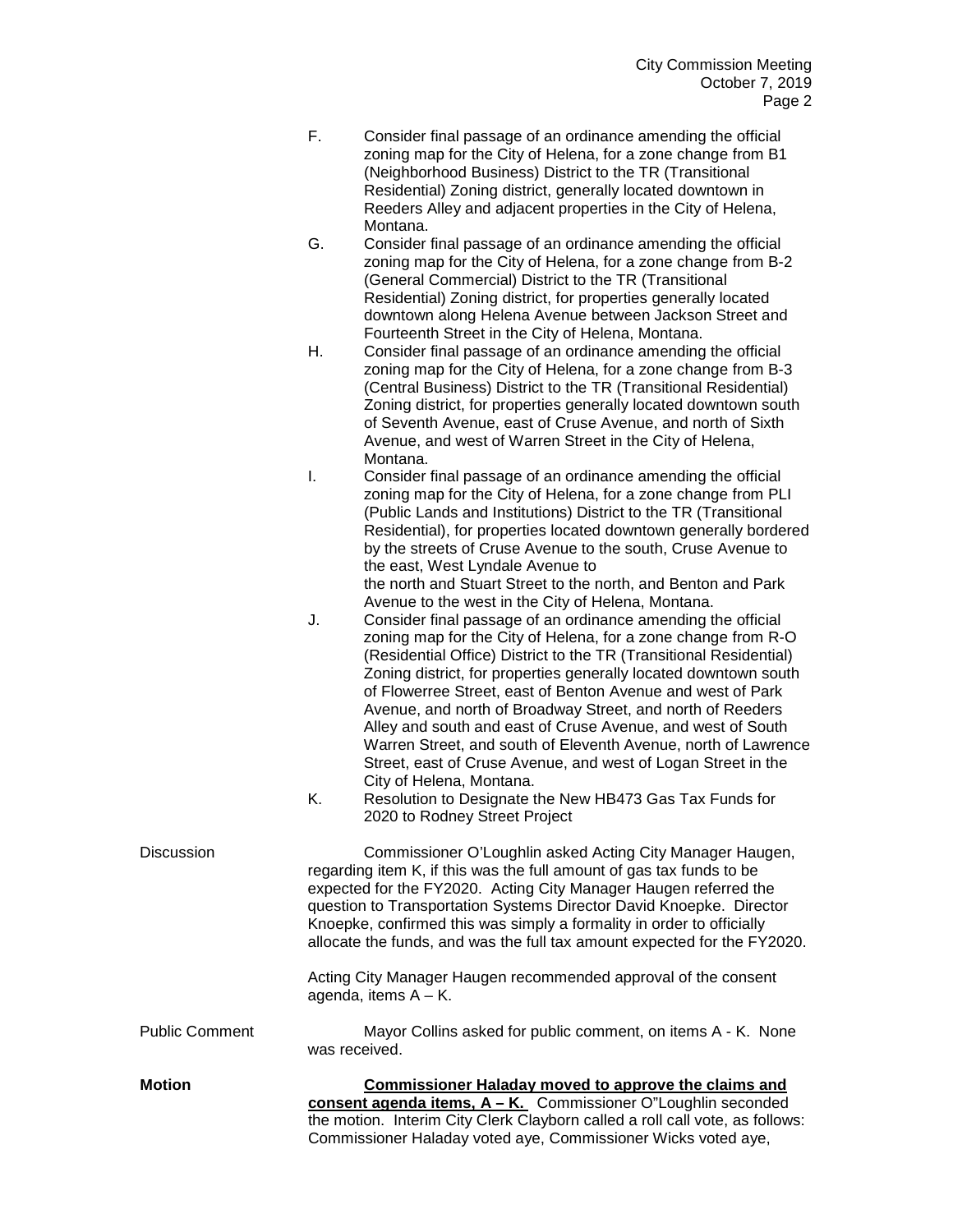Commissioner O'Loughlin voted aye and Mayor Collins voted aye. **The motion carried, 4-0.**

| <b>City Commissioners</b>                    | <b>Communications from COMMUNICATIONS/PROPOSALS FROM CITY COMMISSIONERS</b><br>Commissioner Wicks thanked the City Commission and<br>community for their warm wishes, welcoming the new addition to<br>her family.                                                                                                                                                                                                                                                                                                                                                                                                                                                                                                                                                                                                                                                                                                                                                                                                                                                                                                                                                                                                                                                                                                                                                                                                                                                                                                                                                                                                                                                                                                                        |
|----------------------------------------------|-------------------------------------------------------------------------------------------------------------------------------------------------------------------------------------------------------------------------------------------------------------------------------------------------------------------------------------------------------------------------------------------------------------------------------------------------------------------------------------------------------------------------------------------------------------------------------------------------------------------------------------------------------------------------------------------------------------------------------------------------------------------------------------------------------------------------------------------------------------------------------------------------------------------------------------------------------------------------------------------------------------------------------------------------------------------------------------------------------------------------------------------------------------------------------------------------------------------------------------------------------------------------------------------------------------------------------------------------------------------------------------------------------------------------------------------------------------------------------------------------------------------------------------------------------------------------------------------------------------------------------------------------------------------------------------------------------------------------------------------|
| <b>Report of the City</b><br><b>Attorney</b> | REPORT OF THE CITY ATTORNEY<br>City Attorney Jodoin stated there was nothing to report.                                                                                                                                                                                                                                                                                                                                                                                                                                                                                                                                                                                                                                                                                                                                                                                                                                                                                                                                                                                                                                                                                                                                                                                                                                                                                                                                                                                                                                                                                                                                                                                                                                                   |
| <b>Report of the City</b><br><b>Manager</b>  | REPORT OF THE CITY MANAGER<br>Acting City Manager Haugen stated there was nothing to report                                                                                                                                                                                                                                                                                                                                                                                                                                                                                                                                                                                                                                                                                                                                                                                                                                                                                                                                                                                                                                                                                                                                                                                                                                                                                                                                                                                                                                                                                                                                                                                                                                               |
| <b>Report from the</b><br><b>HCC</b>         | REPORT FROM THE HELENA CITIZENS COUNCIL<br>Nancy HCC Treasurer reported there was a Citizen proposal<br>regarding the Beattie Street project, and an additional discussion would<br>occur on October 23rd and the Street Lighting project, other topics will<br>include: homelessness in Helena, CCC, and updates on several<br>community projects.                                                                                                                                                                                                                                                                                                                                                                                                                                                                                                                                                                                                                                                                                                                                                                                                                                                                                                                                                                                                                                                                                                                                                                                                                                                                                                                                                                                       |
| <b>Regular Items</b>                         | <b>REGULAR ITEMS</b>                                                                                                                                                                                                                                                                                                                                                                                                                                                                                                                                                                                                                                                                                                                                                                                                                                                                                                                                                                                                                                                                                                                                                                                                                                                                                                                                                                                                                                                                                                                                                                                                                                                                                                                      |
|                                              | A.<br>CONSIDER THE FINAL PLAT FOR THE INTERMOUNTAIN<br>SUBDIVISION CREATING TWELVE LOTS AND STREET RIGHT-<br>OF-WAY (ROW) FROM PROPERTY DESCRIBED AS INTER-<br>MOUNTAIN DEACONESS HOME ON CERTIFICATE OF SURVEY<br>(COS) #3220543; GENERALLY LOCATED SOUTH OF FEE AND<br>ALBERT STREETS, EAST OF OAKS STREET, NORTH OF<br>BELTVIEW DRIVE AND WEST OF RAYMOND STREET IN THE<br>CITY OF HELENA, MONTANA.                                                                                                                                                                                                                                                                                                                                                                                                                                                                                                                                                                                                                                                                                                                                                                                                                                                                                                                                                                                                                                                                                                                                                                                                                                                                                                                                    |
| <b>Staff Report</b>                          | Community Development Director Sharon Haugen reported on<br>June 26, 2017, the City Commission conditionally approved the<br>Intermountain Subdivision; the applicant is now requesting approval of<br>the final plat for that subdivision. At that same June 26, 2017, meeting,<br>the Commission also considered three variances associated with the<br>preliminary plat. The Commission approved the first request for a<br>variance from City Code 12-2-16(A)(5) to eliminate the installation of the<br>sidewalk on both sides of the street and not install sidewalks across the<br>frontage of lots 10 and 11 of the Intermountain Major Subdivision<br>preliminary plat. The granting of this variance does not automatically<br>grant a variance from other sections of City Code such as Section 7-4-2<br>(A)(5) requiring the installation of sidewalks with the construction of the<br>principal structure. At the same June meeting, the Commission also<br>approved a variance request to reduce the width of the Intermountain<br>Subdivision alley from the city standard 20 feet to 12 feet as required in<br>HCC 12-4-4(B). The variance was granted to allow the proposed alley to<br>match the existing alley. The third variance request was denied by the<br>Commission at the June 26th meeting. It was a request for a variance<br>from City Code 12-4-2(B) to reduce the required right-of-way width from<br>the City Standard 60 feet for a local street to 50 feet for the<br>Intermountain Major Subdivision Preliminary Plat. This final subdivision<br>plat creates 11 lots zoned R-2 (Residential) District; one lot zoned PLI<br>(Public Lands and Institutions) District. The plat dedicates to the City |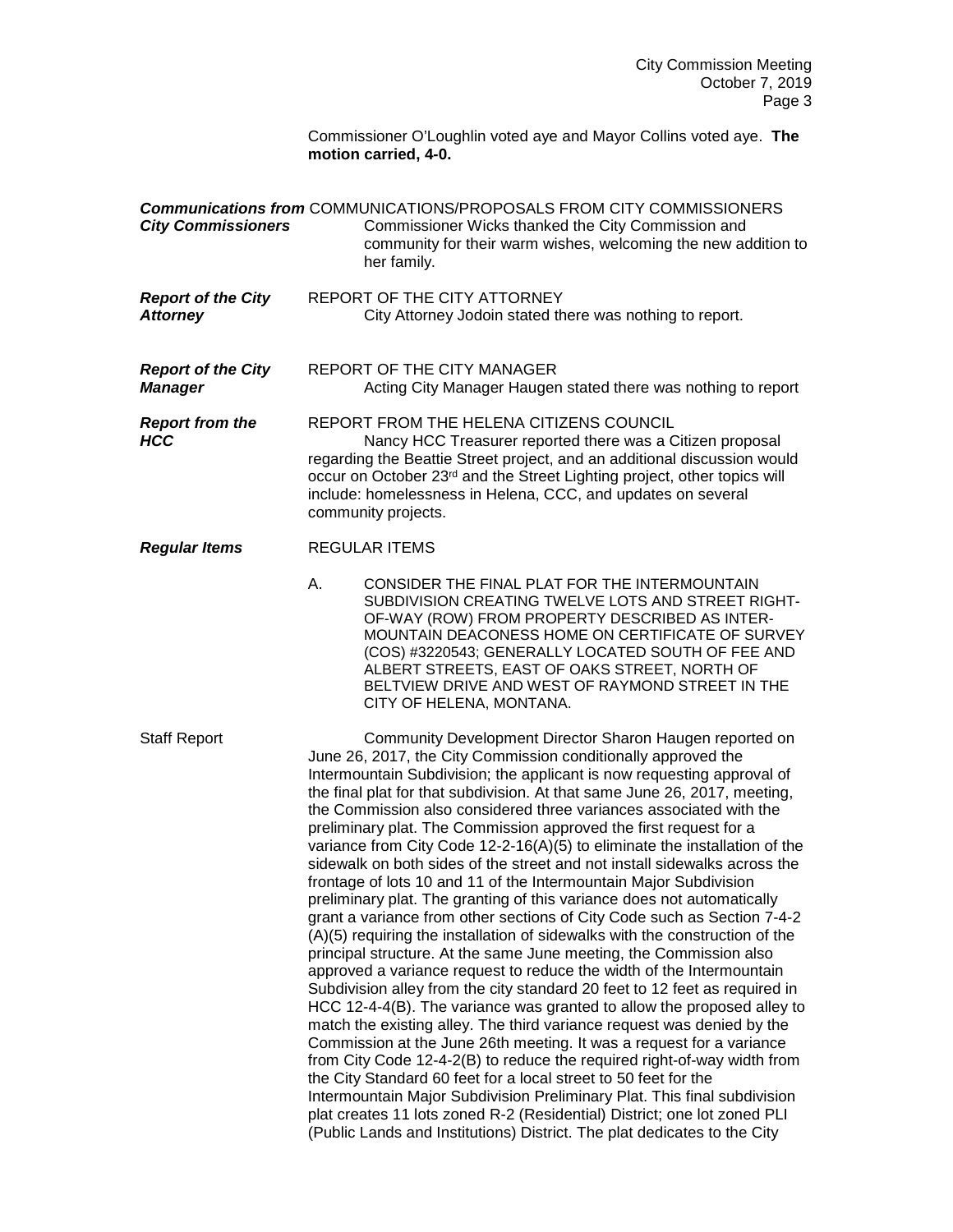| <b>Discussion</b>     | ROW for Piper Place and for the southward extensions of Albert and Fee<br>Streets. The proposed final plat includes the following changes from the<br>approved preliminary plat. These changes were evaluated based on<br>Section 12-2-14, Material Changes, of the city subdivision regulations in<br>effect when the preliminary plat was approved per 76-3-603(9)(a) MCA.<br>The preliminary plat included proposed Lot 13 to be dedicated to the city<br>as parkland. The City Commission required the parkland donation be in<br>the form of cash-in-lieu per condition number four. Thus, this change<br>does not meet the criteria for a material change and the revised number<br>of lots created can be approved with this final plat. Water and<br>wastewater mains and stormwater facilities have been installed in street<br>ROW or in easements to the city. Sidewalks on one side of the new<br>streets have been installed per the approved variance. The property<br>owner is not requesting the establishment of a lighting district; there are<br>currently no street lights on existing Albert or Fee Streets. The approval<br>of the preliminary plat was subject to the conditions stated in the<br>Findings of Fact which have been completed for this phase. For<br>reference, a list of the original subdivision conditions and their status is<br>attached to this transmittal memo.<br>Commissioner O'Loughlin asked how staff at the time of the<br>original proposed plat came to the decision to deny the land use for a |
|-----------------------|-------------------------------------------------------------------------------------------------------------------------------------------------------------------------------------------------------------------------------------------------------------------------------------------------------------------------------------------------------------------------------------------------------------------------------------------------------------------------------------------------------------------------------------------------------------------------------------------------------------------------------------------------------------------------------------------------------------------------------------------------------------------------------------------------------------------------------------------------------------------------------------------------------------------------------------------------------------------------------------------------------------------------------------------------------------------------------------------------------------------------------------------------------------------------------------------------------------------------------------------------------------------------------------------------------------------------------------------------------------------------------------------------------------------------------------------------------------------------------------------------------------------------------------------------------|
|                       | park for the cash in lieu. City Planner Morell-Gengler stated it was her<br>understanding the land was determined to be not the best use of land for<br>park services and the cash in lieu was deemed to be a more beneficial<br>option for the City.                                                                                                                                                                                                                                                                                                                                                                                                                                                                                                                                                                                                                                                                                                                                                                                                                                                                                                                                                                                                                                                                                                                                                                                                                                                                                                 |
| <b>Public Comment</b> | Mayor Collins asked for public comment. None was given.<br>Greg Wirth, Stahly Engineering, on behalf of Intermountain,<br>spoke in favor of the proposed plat. Mr. Wirth answered the question<br>posed by Commissioner O'Loughlin regarding the park space in the plat,<br>stating the land did not comport with modern usage of the space for<br>modern subdivisions.                                                                                                                                                                                                                                                                                                                                                                                                                                                                                                                                                                                                                                                                                                                                                                                                                                                                                                                                                                                                                                                                                                                                                                               |
| <b>Motion</b>         | Commissioner Wicks moved to approve the final plat for the<br>Intermountain subdivision creating twelve lots and street right-of-<br>way (ROW) from property described as Inter-Mountain Deaconess<br>home on certificate of survey (COS) #3220543; generally located<br>South of fee and Albert streets, east of Oaks Street, north of<br>Beltview drive and West of Raymond Street in the city of Helena,<br>Montana. Commissioner O'Loughlin seconded the motion. Interim City<br>Clerk Clayborn called a roll call vote, as follows: Commissioner Haladay<br>voted aye, Commissioner Wicks voted aye, Commissioner O'Loughlin<br>voted aye, and Mayor Collins voted aye. The motion carried, 4-0.                                                                                                                                                                                                                                                                                                                                                                                                                                                                                                                                                                                                                                                                                                                                                                                                                                                 |
|                       | CONSIDER A RESOLUTION AUTHORIZING THE CITY OF<br>A<br>HELENA TO APPLY FOR A COMMUNITY DEVELOPMENT<br>BLOCK GRANT SMALL-SCALE SINGLE-FAMILY HOUSING<br>REHABILITATION GRANT ADMINISTERED BY THE<br>MONTANA DEPARTMENT OF COMMERCE AND<br>AUTHORIZING THE CITY MANAGER TO EXECUTE ANY<br>DOCUMENT NECESSARY FOR THE GRANT APPLICATION<br>AND AWARD.                                                                                                                                                                                                                                                                                                                                                                                                                                                                                                                                                                                                                                                                                                                                                                                                                                                                                                                                                                                                                                                                                                                                                                                                     |
| <b>Staff Report</b>   | Transportation Systems Director David Knoepke reported the<br>City owns Lot 4A of the Chessman and Davis Central Addition as shown<br>on Certificate of Survey No. 3155028. The City property is developed                                                                                                                                                                                                                                                                                                                                                                                                                                                                                                                                                                                                                                                                                                                                                                                                                                                                                                                                                                                                                                                                                                                                                                                                                                                                                                                                            |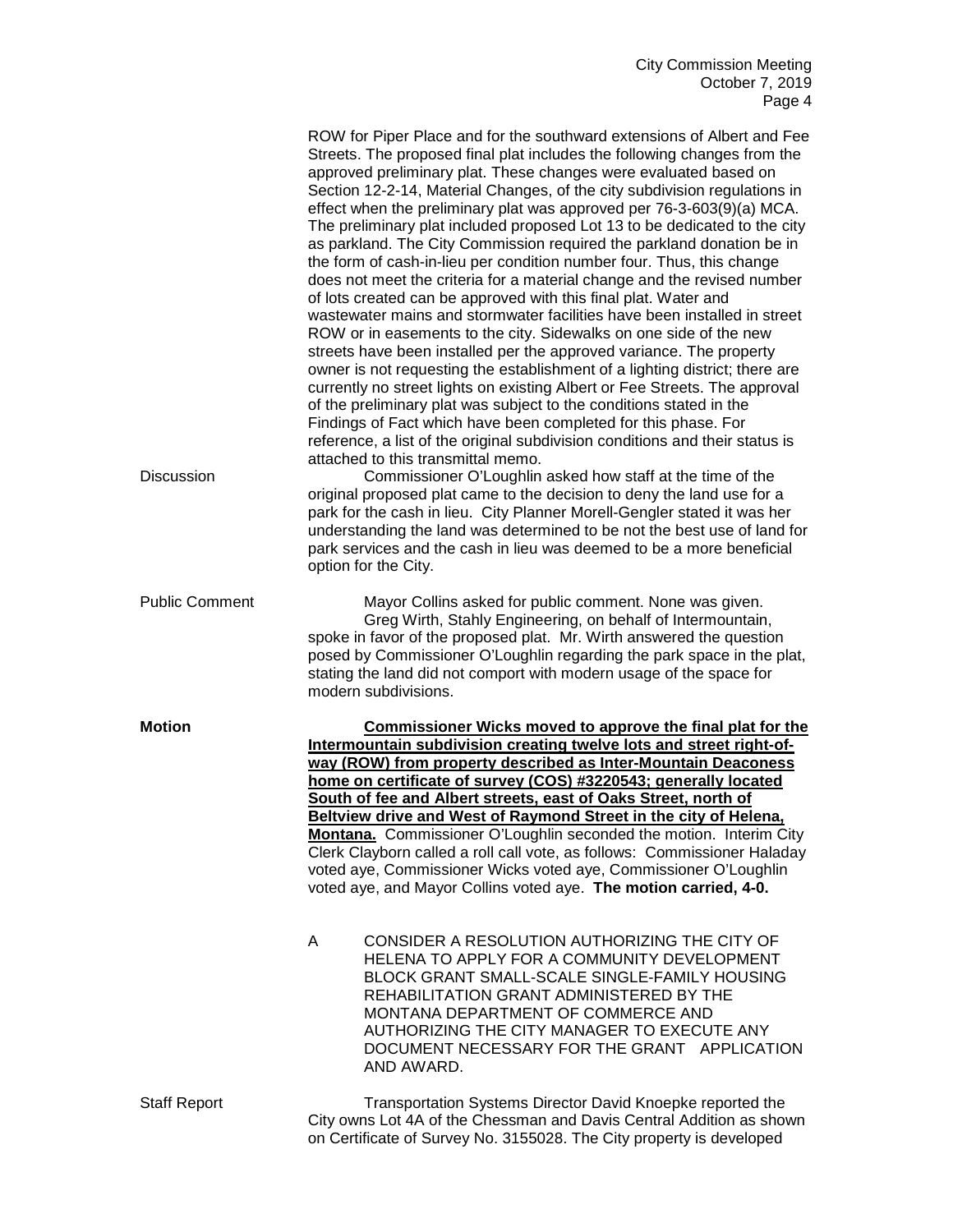|                                        | with the 15 <sup>th</sup> Street parking structure and is subject to conditions of the<br>bond that provided revenue that constructed the structure. The lease-<br>purchase agreement for the property does not permit transfer of fee title<br>to any portion of the property while the indebtedness is outstanding.<br>CP Investments, LLC owns the property adjacent to the City's<br>property at the southwestern corner of Last Chance Gulch and 15th<br>Street. They are developing their property with office space and/or<br>residential condominiums. Their property is approximately 10,402 square<br>feet.<br>CP Investments, LLC desires a long-term lease to use a 3,381<br>square foot portion of the northeastern corner of the City's property. This<br>portion of the City's property is grass/dirt east of the parking structure.<br>CP Investments, LLC would like to use the property for parking and/or<br>open space attendant to their development of their property. City would<br>retain access to any utilities and retain the use for snow storage from the<br>parking structure. The City will save some funds by not maintaining or<br>irrigating the property. Granting the lease would enhance the aesthetics<br>and access to the proposed development. The long-term lease would |
|----------------------------------------|-------------------------------------------------------------------------------------------------------------------------------------------------------------------------------------------------------------------------------------------------------------------------------------------------------------------------------------------------------------------------------------------------------------------------------------------------------------------------------------------------------------------------------------------------------------------------------------------------------------------------------------------------------------------------------------------------------------------------------------------------------------------------------------------------------------------------------------------------------------------------------------------------------------------------------------------------------------------------------------------------------------------------------------------------------------------------------------------------------------------------------------------------------------------------------------------------------------------------------------------------------------------------------------------------------------------|
|                                        | allow the adjacent property owners to purchase the desired area when<br>the indebtedness has been fulfilled.                                                                                                                                                                                                                                                                                                                                                                                                                                                                                                                                                                                                                                                                                                                                                                                                                                                                                                                                                                                                                                                                                                                                                                                                      |
| <b>Discussion</b>                      | Commissioner O'Loughlin asked City Attorney Jodoin to clarify<br>the reference of the lease as being "long term" and if he felt clarification<br>was necessary to reference the 99-year timeline. Attorney Jodoin stated<br>the 99 years was referenced in the title of the Resolution of Intention and<br>he was comfortable with it as written.<br>Commissioner Wicks asked if all options were explored to make<br>the sale of the property on a quicker timeline as opposed to the long-<br>term lease. City Attorney Jodoin stated the cost of acquiring the advice<br>of bond counsel on this matter would exceed the value of the property<br>and made the long-term lease option a more financially beneficial option<br>for all parties.                                                                                                                                                                                                                                                                                                                                                                                                                                                                                                                                                                 |
| <b>Public Comment</b>                  | Mayor Collins asked for public comment.<br>Pat McCutcheon, CP Investments LLC, stated the CP was<br>interested in the lease but also in access to the small property for access<br>and parking for the business and building itself.                                                                                                                                                                                                                                                                                                                                                                                                                                                                                                                                                                                                                                                                                                                                                                                                                                                                                                                                                                                                                                                                              |
| <b>Motion</b>                          | <b>Commissioner Wicks moved to a resolution of intention to</b><br>authorize the city manager to lease property owned by the City of<br>Helena to CP Investments, LLC, or their successor in interest, for<br>ninety-nine years and set a public hearing date for October 21,<br>2019. Commissioner Haladay seconded the motion. Interim City Clerk<br>Clayborn called a roll call vote, as follows: Commissioner Haladay voted<br>aye, Commissioner Wicks voted aye, Commissioner O'Loughlin voted<br>aye, and Mayor Collins voted aye. The motion carried, 4-0.                                                                                                                                                                                                                                                                                                                                                                                                                                                                                                                                                                                                                                                                                                                                                 |
| <b>Public</b><br><b>Communications</b> | PUBLIC COMMUNICATIONS<br>Lynn Jennings, addressed several concerns over the Downtown<br>Zoning, Urban Renewal Planning, and other related matters. Ms.<br>Jennings asked if the City Staff and Commission would consider<br>limitations on height and size of any new developments in the area to<br>avoid changing the viewpoints of existing residents of the surrounding<br>mountains. Ms. Jennings expressed concerns regarding<br>overdevelopment of the downtown area, asking for the future planning<br>considerations be addressing the needs of residents, not tourism.                                                                                                                                                                                                                                                                                                                                                                                                                                                                                                                                                                                                                                                                                                                                  |